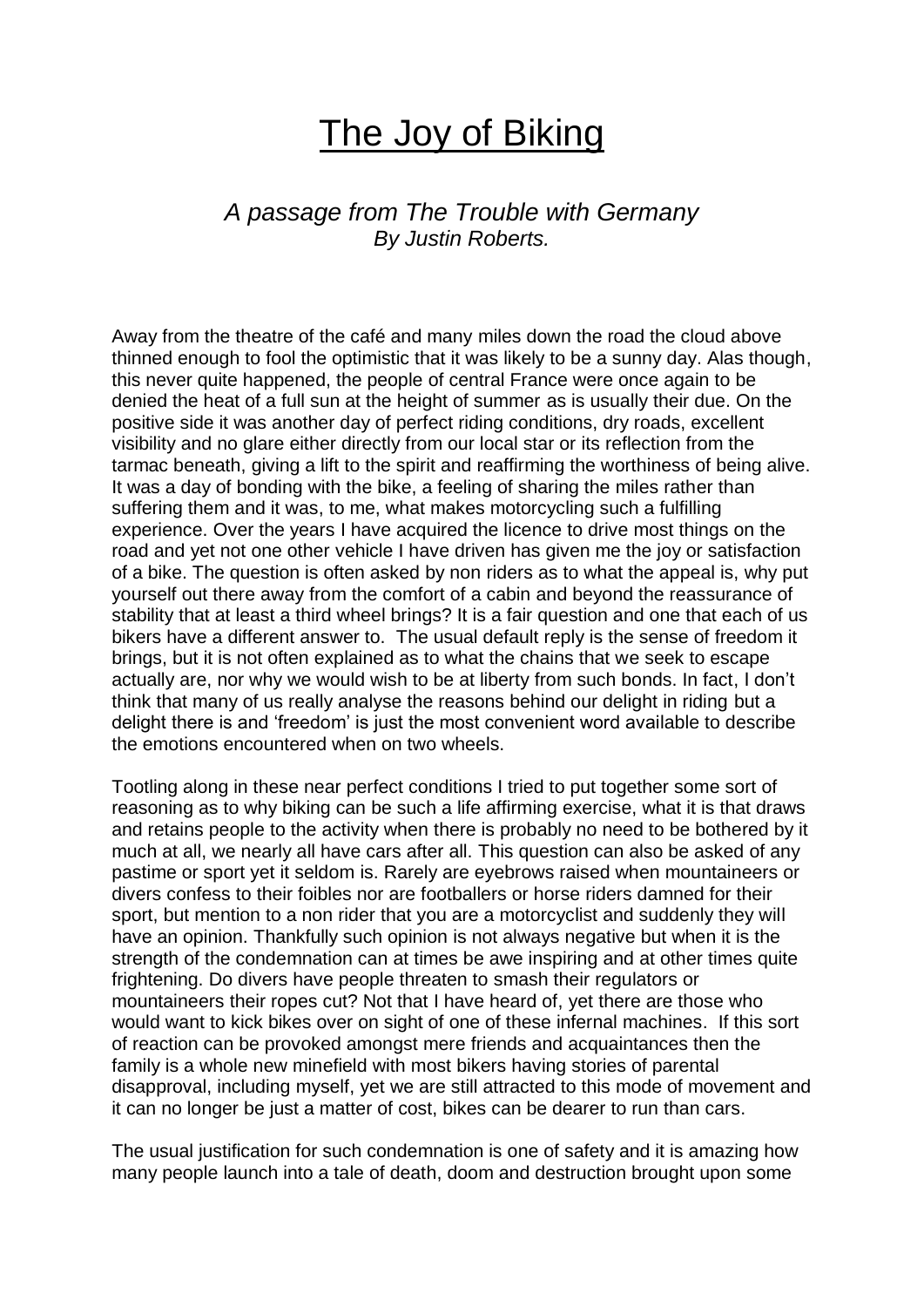poor person they know simply because they dare to throw a leg over a bike. It is also amazing just how often it turns out that well, they didn't actually the unfortunate rider themselves, but they have a friend who did, or they remember reading about it in the paper last week, or was it last year and so on. This is not to say that one can afford to be complacent, the absolute opposite is true, but it does throw a particular light upon human nature and our desire to communicate the worst possible news when we believe that we have an appreciative audience. Funnily enough though, bikers being eagerly enlightened as to the unfortunate demise of one of their colleagues are not always the most ardent of listeners which is something that often needs pointing out to their bright eyed informants. People die in car accidents on a daily basis yet we are not regaled with the gory details with anything like the enthusiasm that accompanies a downed biker. We all like to delight a little in having our prejudices confirmed, and the more gruesome the details the better, but bikers have feelings to y'know.

Yet new bikes are sold and ridden, they provide employment for dealers and mechanics, extra income for oil barons and the taxman whilst journalists and photographers can glean a living from supplying the many magazines with the material that keeps us buying the wide variety of publications on offer. So why do we do it? 'Because it's there' is an insufficient answer, there are millions of bikes but only one Everest. It's a cheap form of transport is another reply, but you will to confine yourself to one of 500cc or less if any savings are to be made over a small car. Unfortunately there are only two redeeming features about a modern sports bike when it comes to running costs and they are a) It's cheaper to tax and b) it's usually a lot less expensive to take on a ferry than a four wheeler. The downsides are numerous, fuel consumption is likely to be as great as the average saloon and the tyre bill can make car drivers wince. Helmets and other protective gear can be expensive and require regular replacement whilst they motorcycles do require more maintenance. No, there must be something more and the real delight in riding was revealing itself on these beautiful roads as they took me on this glorious adventure across France.

There comes a time on a trip when the tension of the day's riding flees your person, and make no mistake, there is always some worry at the start of the day, are the tyre pressures right, did I leave anything behind, is that squeak the first sign of a bearing failing, will I stay on the right side of the road and so on. This happy state of comfort will not normally arrive until the first hour or so has passed, when you realise, with some relief, that the dreaded gremlins have failed to materialise, and when it does you will find yourself relaxed and content with the bike. It's not simply a question of comfort either; all the little luxuries that may be added to a machine will not ease the concerns associated with starting off on the days run, it is more a question of connection, of being part of the environment yet not steadfastly anchored to it. You and the bike reach an agreement, a state where you feel at ease and trust yourself to take charge of the machine and so can enjoy its performance and handling whilst the bike willing responds to your input and happily submits to your governance. These are the peak moments of any ride, where quiet confidence in both the machine and your own abilities allows a serenity to infuse the soul and bring on a state of quiet bliss. The hold on the bars, the grip of your knees, the measured input via a twist of the grip, the touch of the clutch, brake or gear and not least the gentle